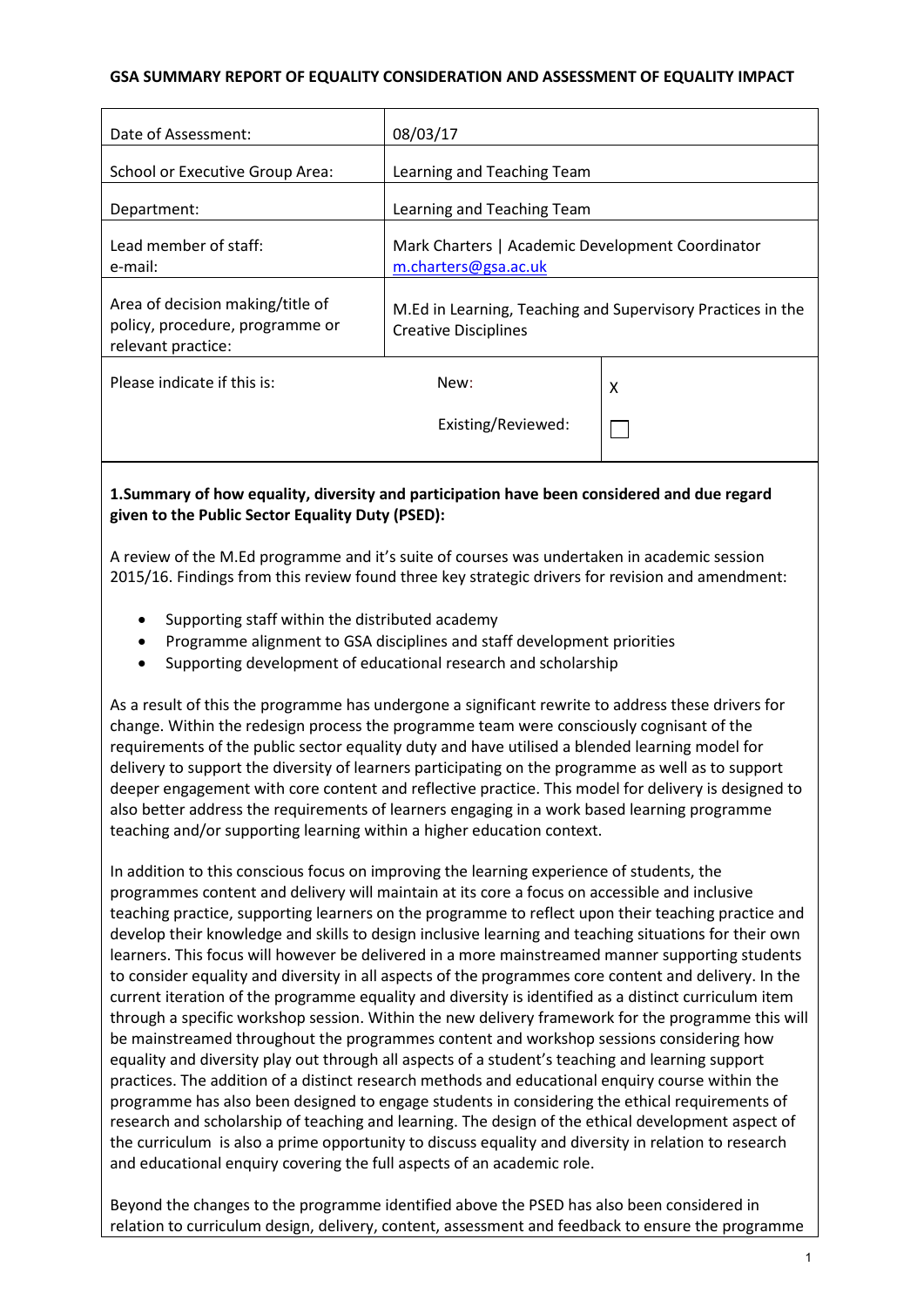is delivered in a way which models accessible and inclusive practice. This allows the programme to both meet the requirements of the PSED as well as provide students the opportunity to consider accessible and inclusive teaching practices through modelled tutor behaviours which they can apply to their own teaching practices.

#### **2.Evidence used to make your assessment:**

The redevelopment of the programme has drawn upon a range of data to inform the reconceptualization and this data has also informed the consideration of equality and diversity for this EIA. The primary data sources have been:

- Admissions statistics from 2013/14 to 2016/17 for the programmes i.e. PG certificate in Learning and Teaching and PG Certificate in supervision
- Progression and attainment data
- External examiner reports and consultation activities
- Student feedback and consultation activities

Analysis of Equality data for the programme has shown a gender profile shift of 41% to 79% female since 12/13 to 14/15. There has been no major shift in age or ethnicity profile of students. The programme is a staff development programme and is required for all new academic staff taking up a post at GSA. The increase in the profile of female students may be linked to increased recruitment of staff self identifying as female within the institution where the number of females employed at Grade 7 (typically the salary grade for academic staff) has increased by 57% since 2012 with an equivalent increase of 33% for males in the same time scale.

The programme team has also drawn heavily upon the research literature in relation to blended, online and inclusive learning as part of the redesign process.

## **3.Outline any positive or negative impacts you have identified:**

#### **Positive Impacts**

The following positive impacts were identified:

**Extended Learning Opportunities**: The blended learning model for the programme offers students the opportunity to extend their learning beyond the face to face sessions by engaging them in dialogue and discussion through the online components of the course. This also allows for students engaged in busy and time consuming work situations or those who need to balance work with other needs related to for example a disability, maternity or caring commitment to engage at a distance from workshop activities and therefore in learning opportunities which support them to meet the intended learning outcomes of the programme through different but equivalent means.

**Mainstreaming Equality in the Curriculum**: By taking a mainstreaming approach to equality and diversity through curriculum delivery students on the programme will get a more holistic appreciation of the impact of equality and diversity on all aspects of their teaching and learning practice and how they can enhance the student experience through delivery of the PSED in curriculum design/delivery and their day to day practice.

#### **Negative Impacts**

Through the EIA process no negative impacts were identified by the programme team however the programme team have committed to ensuring that the programme is reviewed at each stage of year 1 delivery drawing upon the programme team's and student's feedback to both enhance positive impact and adjust the programme in response to unforeseen negative equality impact should these arise.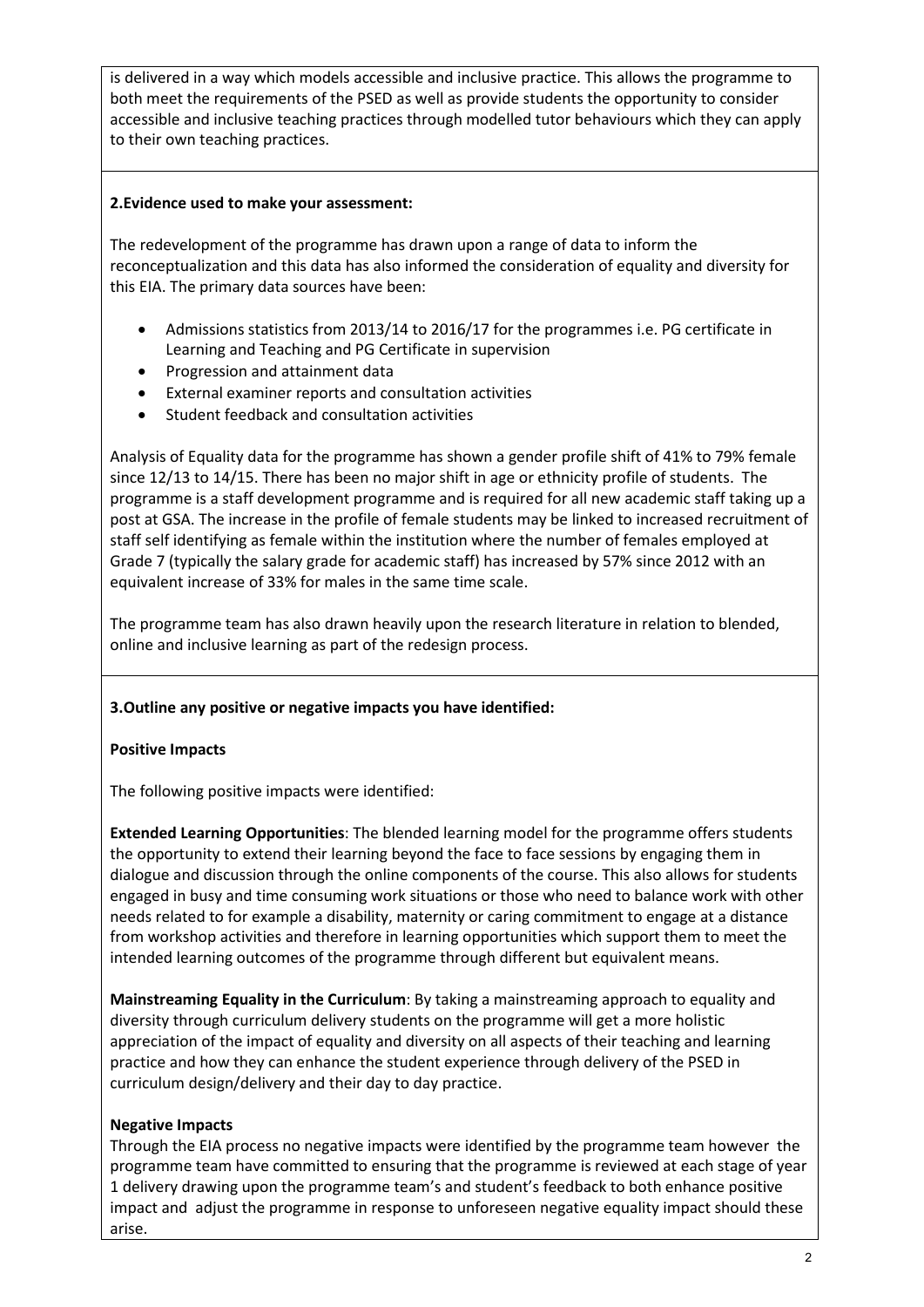## **4.Actions you have taken or planned as a result of your findings:**

(Please complete the action plan in this section)

| <b>Action</b>                                           | <b>Equality Impact</b>                                                                                                                                                       | Person responsible | <b>Time frame</b>                                                                                                                                                                                                                 |
|---------------------------------------------------------|------------------------------------------------------------------------------------------------------------------------------------------------------------------------------|--------------------|-----------------------------------------------------------------------------------------------------------------------------------------------------------------------------------------------------------------------------------|
| Programme<br><b>Monitoring and</b><br><b>Evaluation</b> | Given the significant<br>shift in programme<br>delivery ongoing<br>review will be<br>undertaken to identify<br>and mitigate any<br>inadvertent negative<br>equality impacts. | Programme Leader   | Year 1 of delivery:<br>Ongoing with review at<br>the end of each stage<br>of the programme. Full<br>review and evaluation<br>through PMAR process<br>annually<br><b>Subsequent delivery:</b><br>reviewed through<br>PMAR process. |

## **5. Where/when will progress and the outcomes of your actions be reported and reviewed:**

Actions will be reported as part of the PMAR process and progress reviewed and monitored through inclusion in the programme quality enhancement plan

### **6. How will your actions and intended outcomes contribute to the delivery of GSA's equality outcomes:**

The programme is a key staff development programme for GSA and offers staff the opportunity to enhance and develop their capacities and awareness of equality and diversity in relation to learning, teaching, supervision and educational research. It is recognised by mainstreaming these opportunities within the programme they will likely also have positive aspects beyond these identified areas. As such the programme specifically will address the following equality outcomes:

**Equality Outcome 1**: An organisational culture in which staff and students can be confident that people with a hidden disability and specifically mental health issues, will be supported and in which staff are confident in their role related responsibilities for supporting colleagues and students who disclose a hidden disability or mental health issue.

**Equality Outcome 2**: An organisational culture in which staff and students feel free to express their identity with specific reference to sexual orientation and religion or belief.

**Equality Outcome 3:** All staff including those employed part time are engaged in the development and implementation of organisational priorities with particular regard to equality and diversity issues.

#### **The outcome of your assessment:**

| No action (no potential for negative or positive impact) |  |
|----------------------------------------------------------|--|
| Action to remove barriers/mitigate negative impact       |  |
| Action to promote positive impact                        |  |